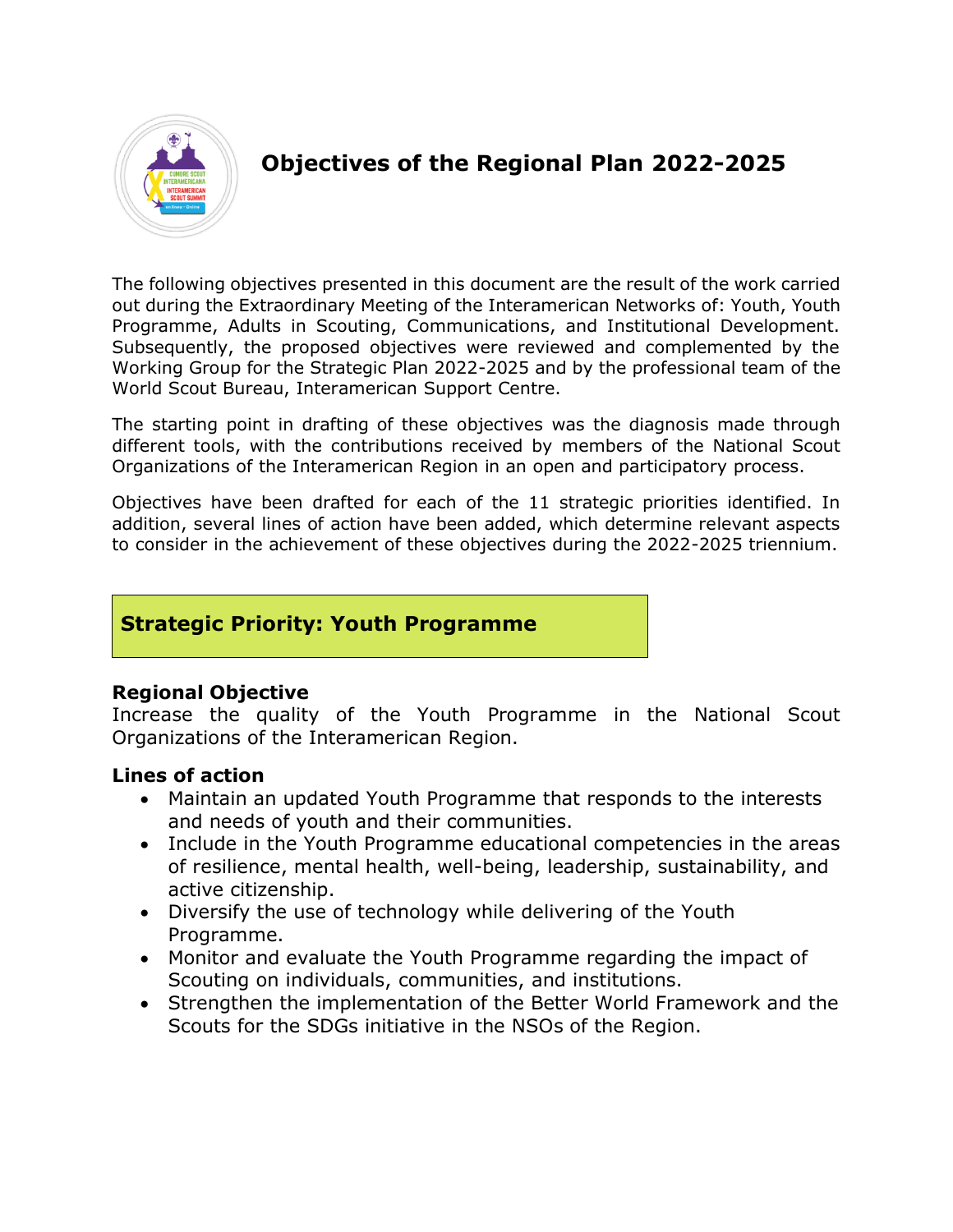#### **Related World Strategy Objectives**

2.3 Support NSOs to be innovative in designing and implementing their Youth Programme to ensure Scouting's relevance and ability to respond to the key needs of young people today, whilst building competencies for the future.

2.5 Promote and provide guidance to NSOs to foster the resilience, well-being and mental health of their youth members and Adults in Scouting.

2.6 Support NSOs to equip young people with the necessary competencies and attitudes to be active citizens in increasingly polarised societies, manage misinformation and foster democratic values and tolerance.

2.7 Support NSOs to implement the Scout Method in delivering the youth programme across different settings and contexts including: community-based, school-based, virtual (Scouting at Home) and hybrid Scouting (virtual/in-person).

2.8 Continue the expansion and development of technological opportunities available to young people, Adults in Scouting and NSOs to experience Scouting in new ways, including through digital engagement.

# **Strategic Priority: Diversity and Inclusion**

# **Regional Objective**

Strengthen Diversity and Inclusion in Scouting considering the economic, cultural, disability, migration, and gender aspects, among others.

# **Lines of action**

- Increase the number of NSOs that have a national Diversity and Inclusion policy.
- Develop and implement transversal models for the management of Diversity and Inclusion in the NSOs of the Region integrating topics as economic, cultural, disability, migration, and gender diversity.
- Develop new partnerships that allow increasing Diversity and Inclusion actions in the Region.

## **Related World Strategy Objectives**

3.2 Significantly increase support to NSOs to actively reach out to and include communities that do not have equal access to or which we currently do not engage through Scouting.

3.4 Actively seek the involvement of adult volunteers reflecting the composition of their local communities and ensure the necessary intercultural training to be able and confident to provide an inclusive Youth Programme reflective of the diversity of the local community.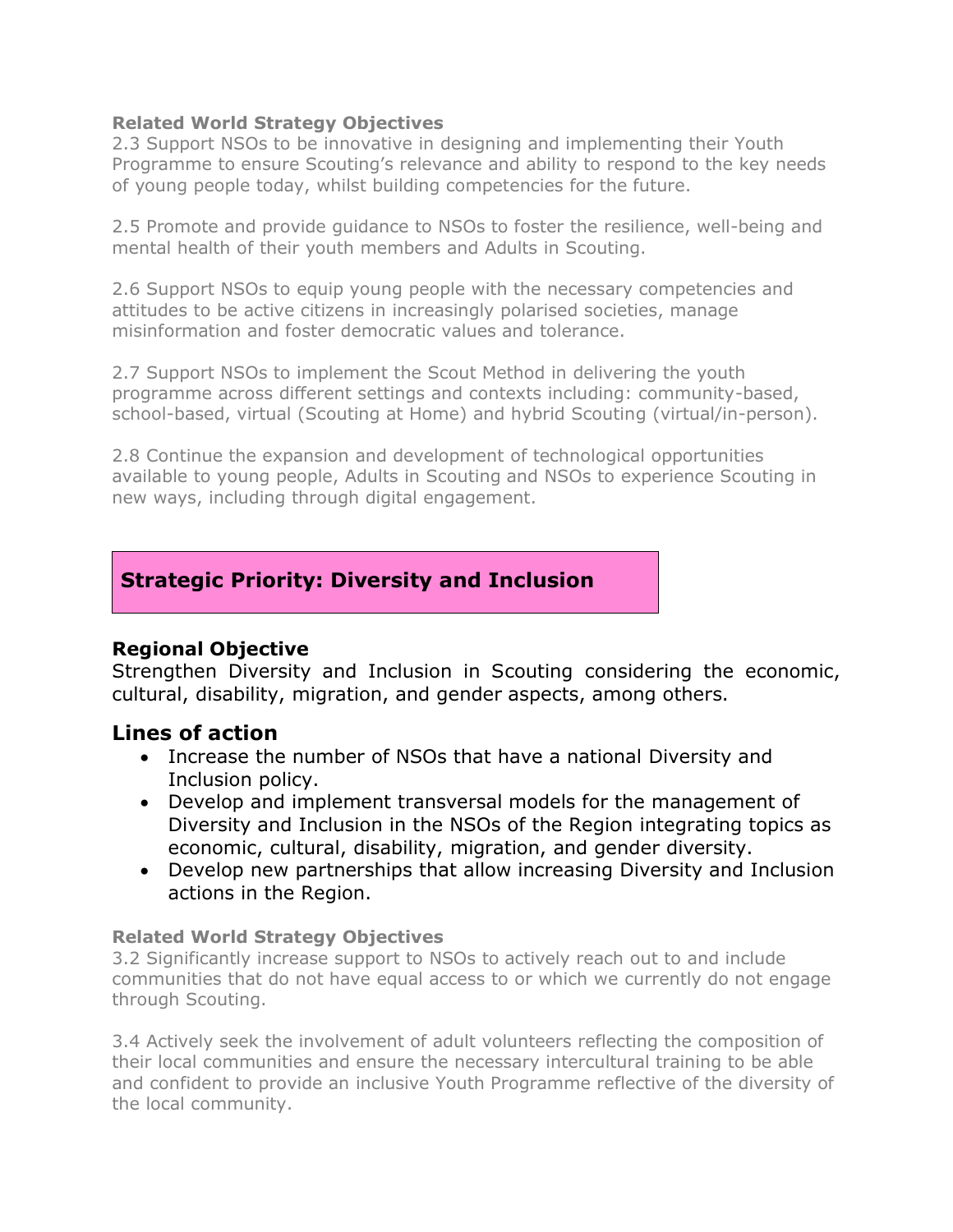3.5 Mainstream gender equality throughout all levels and structures of the Scout Movement, including by progressively implementing co-education.

3.6 Mainstream diversity and inclusion as a transversal focus across the Scout Movement, ensuring more inclusive policies and structures to embrace diversity as key to the unity of the Scout Movement.

3.7 Include disabilities, psychological disorders and mental health as important components of diversity and inclusion, and work to reduce systematic barriers for accessibility and participation.

# **Strategic Priority: Humanitarian Action**

#### **Regional Objective**

Strengthen the Humanitarian Action area in National Scout Organizations to collaborate responsibly during emergency situations.

## **Lines of action**

- Develop action plans that allow NSOs to act appropriately in emergency situations in coordination with governments and other organizations.
- Develop partnerships that allow strengthening the Humanitarian Action capacity of the NSOs.

#### **Related World Strategy Objectives**

4.2 Support NSOs to become responsible actors in humanitarian action, mitigating the impact of disasters on young people.

# **Strategic Priority: Sustainability**

#### **Regional Objective**

Strengthen the theme of environmental sustainability in the Region in line with WOSM´s strategy allowing contribution to the mitigation of the consequences caused by climate change.

#### **Lines of action**

• Encourage the creation of action plans that contribute to sustainability in the NSOs of the Region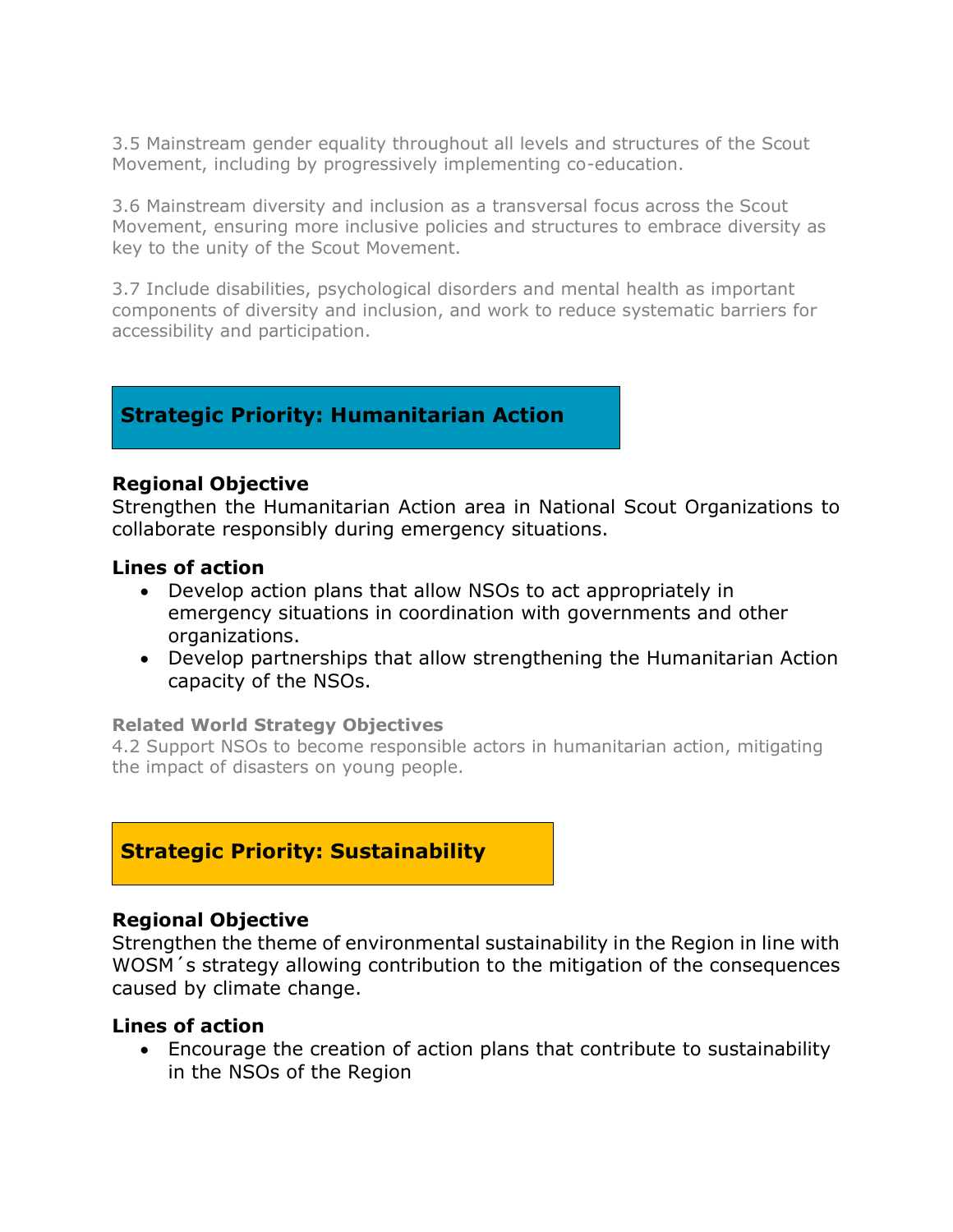- Contribute to the WOSM global system to monitor the environmental impact
- Establish new strategic alliances that allow increasing the knowledge and action of the NSOs on Sustainable Development issues

## **Related World Strategy Objectives**

1. Further strengthen efforts made around sustainability, through the development of a WOSM´s climate impact strategy during the next triennium. Including clear and shared action plans and measurable goals that aim to significantly strengthen environmental sustainability practices to achieve climate neutrality of WOSM operations by the 46th World Scout Conference in 2033.

2. Create a system to monitor the environmental impact of World Scout Movement operations and ensure that a reporting mechanism is designed to provide Member Organizations with strategic information to actively participate in global decisionmaking.

3. Support NSOs to become responsible actors and lead local action to mitigate the consequences of climate change and actively participate in natural disasters and to ensure that environmental sustainability is mainstreamed throughout Scouting through

- strengthen existing framework and mechanisms and create new resources
- ensure that the content and environmental programs of the World Scout Movement are continually promoted, implemented, and updated
- examine the possibility of developing a WOSM service focused on environmental sustainability

# **Strategic Priority: Youth Engagement**

# **Regional Objective**

Increase the quality of Youth Engagement in the National Scout Organizations of the Interamerican Region.

- Update the normative frameworks of NSOs to eliminate obstacles that limit equal opportunities in decision-making processes at all levels (local, zonal, national, regional) and in all areas of youth engagement (unit, institutional, community)
- Increase the level of youth engagement in the unit, institution, and community areas (outside the Movement), as a result of the updating of the normative frameworks of the NSOs of the Region.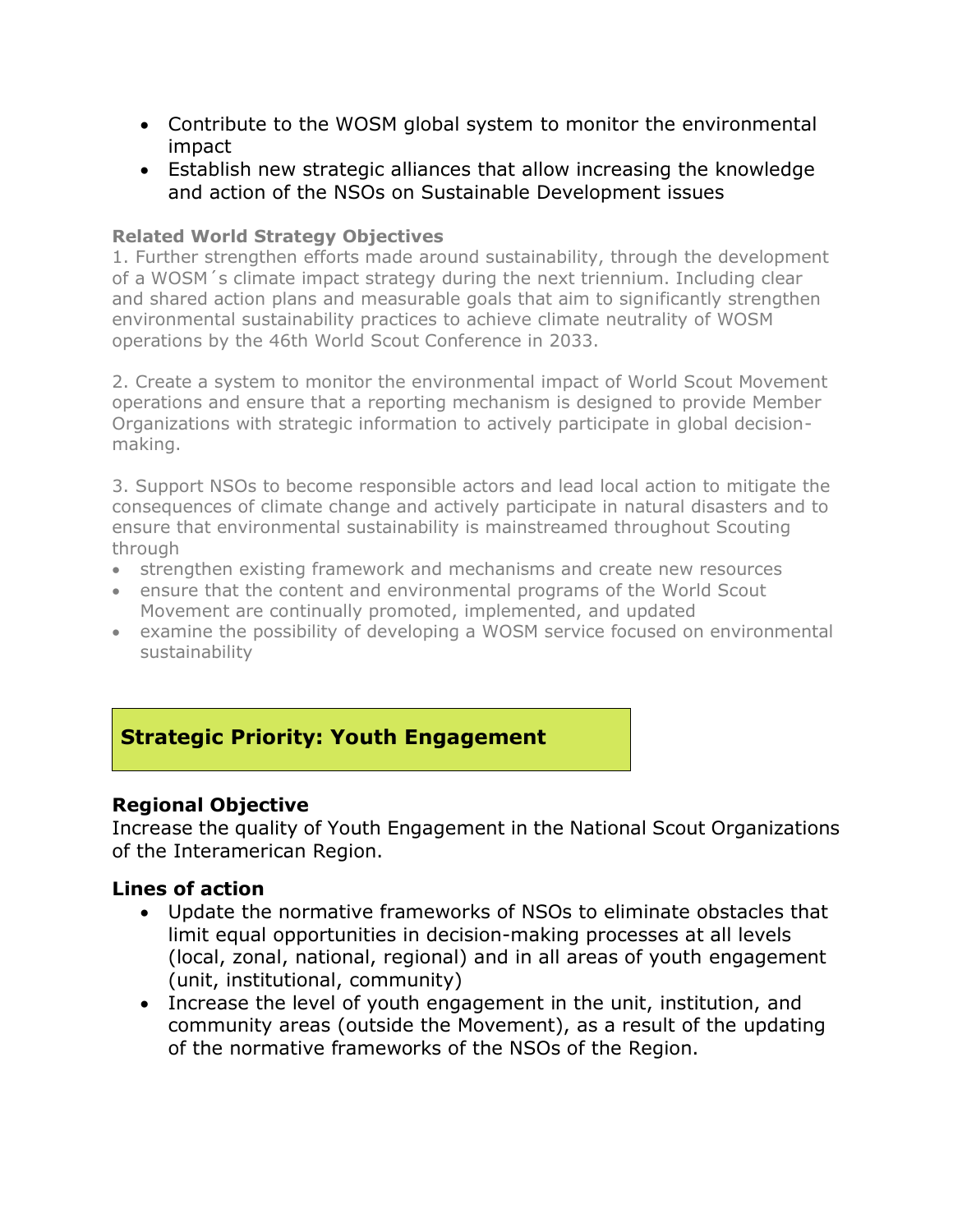• Strengthen and permanently update youth engagement platforms (Youth Forum, Youth Advisors, Training for capacity building, etc.) in the NSOs of the Region.

#### **Related World Strategy Objectives**

1.1 Reinforce Scouting as a leading provider of non-formal education, equipping young people with competencies to contribute to the resolution of issues in their local and global communities.

1.2 Ensure that youth participation and engagement is structurally and effectively embedded in decision-making processes at all levels.

1.3 Evaluate the effectiveness of the World Scout Youth Involvement Policy and update it based on the findings.

1.4 Support Regions and NSOs to develop and implement youth engagement programmes and youth leadership trainings that strengthen the capacity of young people, both Scouts and beneficiaries, to become active citizens.

1.5 Ensure that all young people, regardless of their gender, age, race, ethnicity, religious beliefs, socio-economic background, disabilities, sexual orientation, gender expression or any other basis of discrimination have equal opportunities to participate in decision-making in Scouting.

# **Strategic Priority: Adults in Scouting**

# **Regional Objective**

Increase the quality of Adult Management in the National Scout Organizations of the Interamerican Region.

- Promote the implementation of the Adult Management Model in the NSOs focusing it on improving the Youth Programme and generational renewal.
- Promote innovation in volunteer models with focus on the satisfaction, well-being and recognition of adults and establishing partnerships with other volunteer organizations.
- Accompany the NSOs in the continuous improvement of their processes based on the results of the quality measurement of Adult Management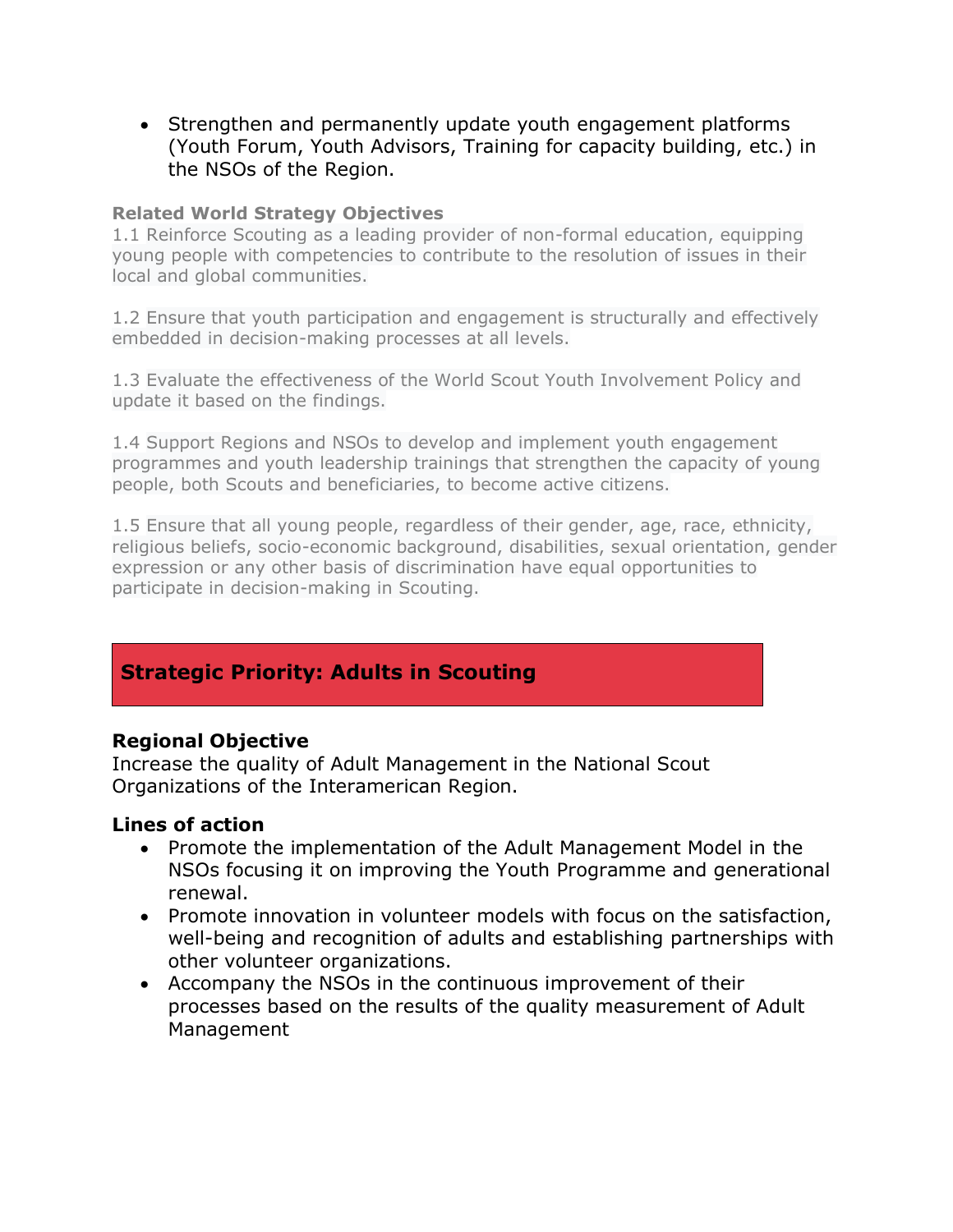#### **Related World Strategy Objectives**

2.1 Support NSOs to adopt an integrated approach when implementing the Youth Programme, Adults in Scouting lifecycle and other areas of educational methods, focusing its importance for sustainable growth.

2.9 Support NSOs in strengthening the implementation of Adults in Scouting policies with a key focus on recruitment, retention and succession strategies.

2.10 Support NSOs in exploring and implementing innovative and flexible forms of volunteering.

# **Strategic Priority: Safe from Harm**

### **Regional Objective**

Increase the level of implementation of the Safe from Harm policy in all areas and levels of the NSOs with paramount focus on the rights approach.

### **Lines of action**

- Increase the number of NSOs that have a national Safe from Harm policy
- Develop support material for the implementation of the Safe from Harm policy
- Evaluate the level of implementation of Safe from Harm mechanisms in the NSOs
- Develop partnerships to increase knowledge and actions to implement the protection of children and young people who participate in Scouting.

#### **Related World Strategy Objectives**

2.11 Support NSOs to strengthen the implementation of the World Safe from Harm policy through its educational framework and strengthening compliance mechanisms

2.12 Ensure the safety of participants in all World and Regional Scout events by creating safe environments and putting in place Safe from Harm procedures.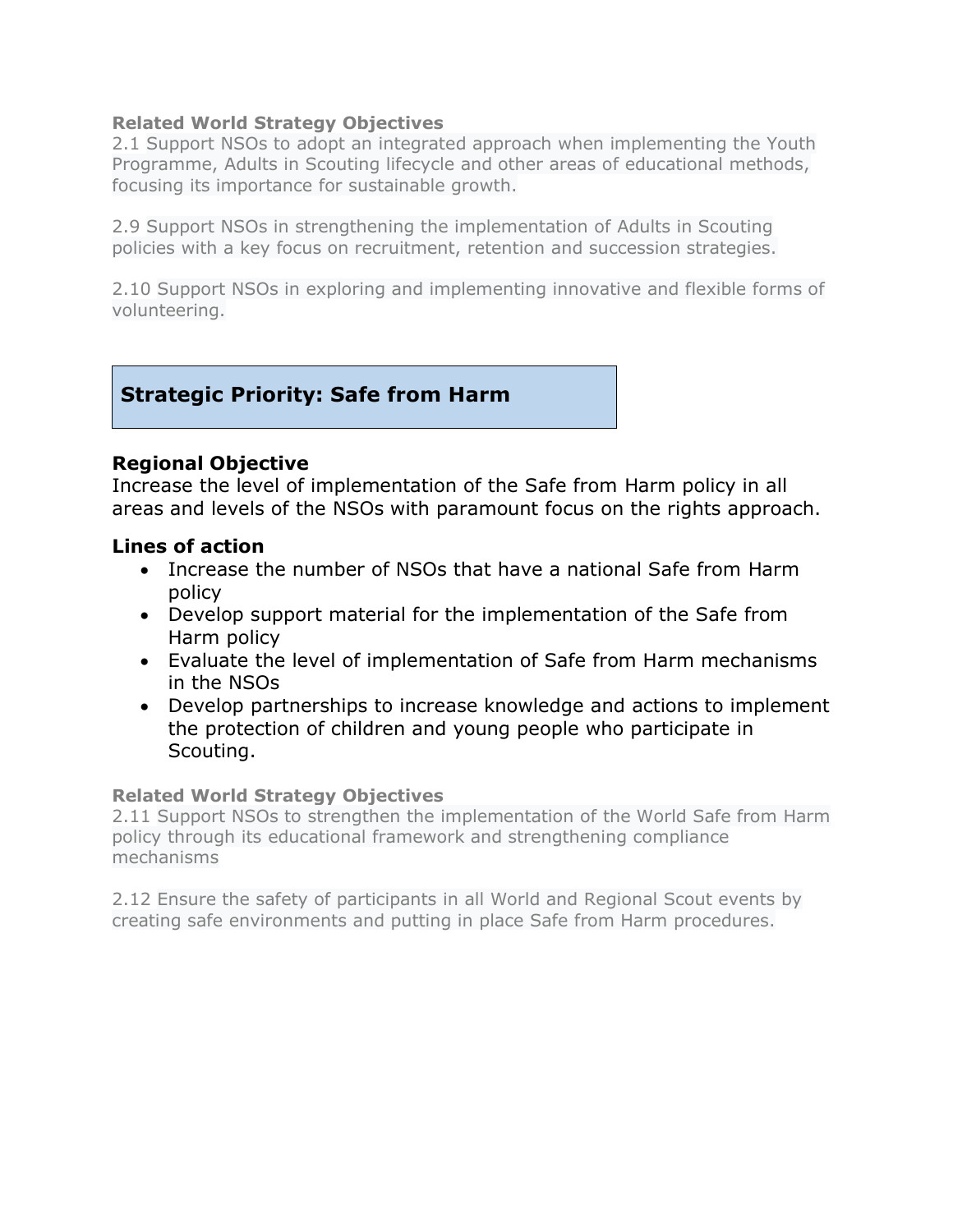# **Strategic Priority: Communications**

## **Regional Objective**

Increase the quality of Communications to position the Scout Movement as the leading non-formal education youth organization in the Interamerican Region

### **Lines of action**

- Increase the scope of external communications both by NSOs and regional bodies.
- Increase the quality of internal communications within NSOs
- Strengthen the proper use of the Scout brand at the regional and national level.
- Promote spaces for the exchange of materials, tools, and trainings in the communications area.

#### **Related World Strategy Objectives**

5.1 Review and refresh WOSM's branding and messaging to position itself as the leading educational youth movement through a refreshed visual brand, messaging and adaptation for digital use.

5.2 Strengthen the capacity of NSOs in external communications by providing stronger support in branding, storytelling, media relations, crisis communications and reputation management.

5.3 Increase the recognition, support, and impact of Scouting by strengthening the advocacy capacity of the Scout Movement, and leverage youth representatives across the Scout Movement to support advocacy.

5.6 Evolve the internal communications strategy for World Scouting using impactdriven communications that reflect the unity and diversity of the Scout Movement, and which embrace digital transformation in our work.

5.7 Significantly improve the usage and accessibility of existing resources by ensuring they are understandable for NSOs and available in multiple languages.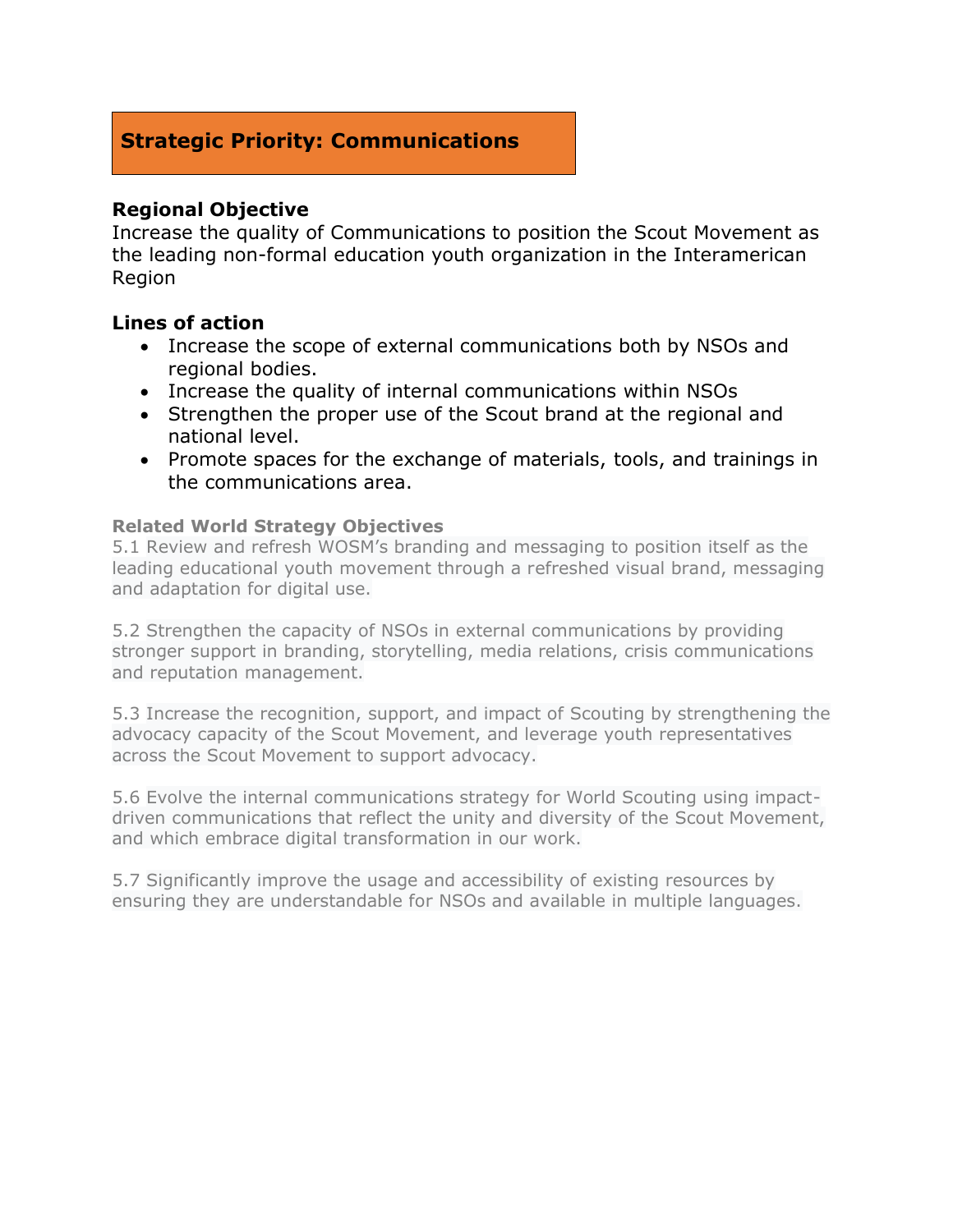# **Strategic Priority: Partnerships**

## **Regional Objective**

Encourage the creation and maintenance of partnerships in the Interamerican Region to offer support to each of the strategic areas in the National Scout Organizations.

## **Lines of action**

- Disseminate and increase the scope of current partnerships at the national and regional levels, emphasizing those that support the Better World Framework.
- Strengthen the capacity of NSOs to manage new partnerships that allow them to obtain support for strategic areas through resources or cooperation actions.
- Strengthen the capacity of NSOs to manage projects supported through the funds that WOSM has enabled (MoP, Global Youth Mobilization, Re-energizing, FSI, etc.)

#### **Related World Strategy Objectives**

5.4 Disseminate and activate WOSM's strategic partnerships for the benefit of the Scout Movement by operationalising new and existing partnerships and supporting NSOs to develop and manage partnerships.

5.5 Review and implement a resource mobilisation strategy to increase and diversify World Scouting's resources with a focus on institutional, philanthropic, and private sector partnerships.

# **Strategic Priority: Governance**

## **Regional Objective**

Increase the quality of Institutional Development to have National Scout Organizations that effectively support Scouting to achieve its continuity.

- Strengthen the regional strategy of GSAT, focusing on the action plans of the NSOs of the Region
- Implement continuous improvement processes in the governing bodies and executive teams of the NSOs, focusing on good governance, strategic planning, financial management, risk management and compliance.